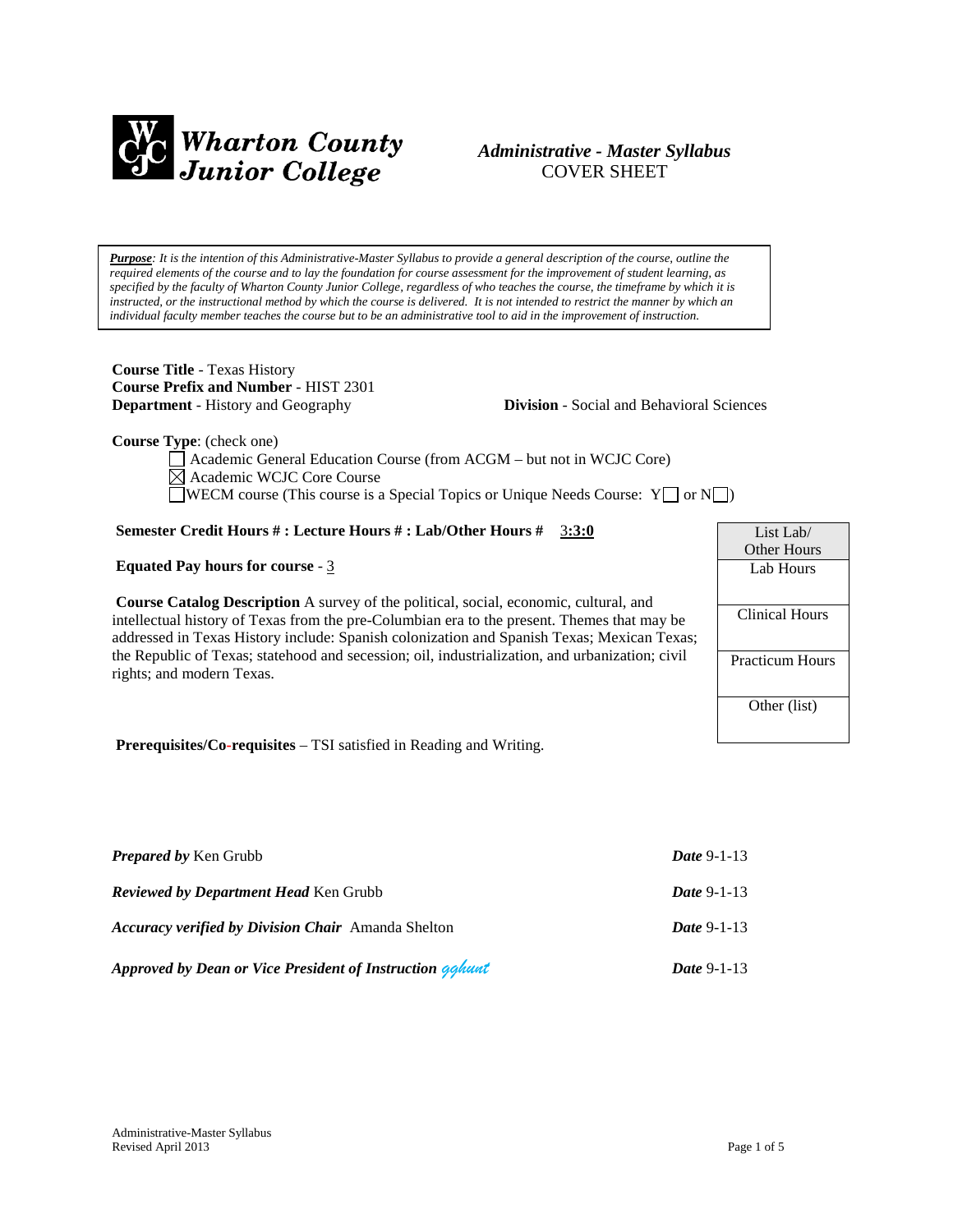

**I. Topical Outline** – Each offering of this course must include the following topics (be sure to include information regarding lab, practicum, clinical or other non-lecture instruction):

The instructor will organize the course in such a way that the main periods of the Texas History will be surveyed in a balanced manner. It is within the prerogative of the instructor to assign exact amounts of time (days and weeks) to each of the main periods/topics which are outlined as follows:

- The Native Americans of Texas
- Spanish Exploration in Texas including the French-Spanish Rivalry
- The Spanish Missions
- The Struggles of New Spain and Texas Colonization (1763-1821)
- Filibustering in Spanish Texas
- The Austins and the Empresario System
- Mexico's Changing Policy toward Texas
- Early Conflict in Texas
- Texas Revolution (1835-1836)
- Texas Election of 1836 and Annexation
- Sam Houston's First Administration
- Mirabeau B. Lamar's Administration
- Sam Houston's Second Administration
- Anson Jones Administration
- Immigration to Texas Post-1836
- Mexican War (1846-1848)
- Compromise of 1850 and the "Panhandle" Line
- Native American Problems in the 1850s
- Slavery and the Plantation System
- The Secession Debate in Texas
- Texas in the Civil War
- Defeat and Removal of the Texas Indian Nations
- Open-Range Cattle Industry in Texas
- Reform Politics in Texas (Gilded Age)
- Spindletop (1901) and Modern Age
- Texas and Immigration, 1900-1920
- Texas and Issues of Racism, 1900-present
- Great Depression/New Deal in Texas (1930s)
- Texas Involvement in World Wars, Korea and Vietnam
- Governors of Texas
- Social Issues since World War II, 1945-Present

It is within the prerogative of the instructor to cover additional topics.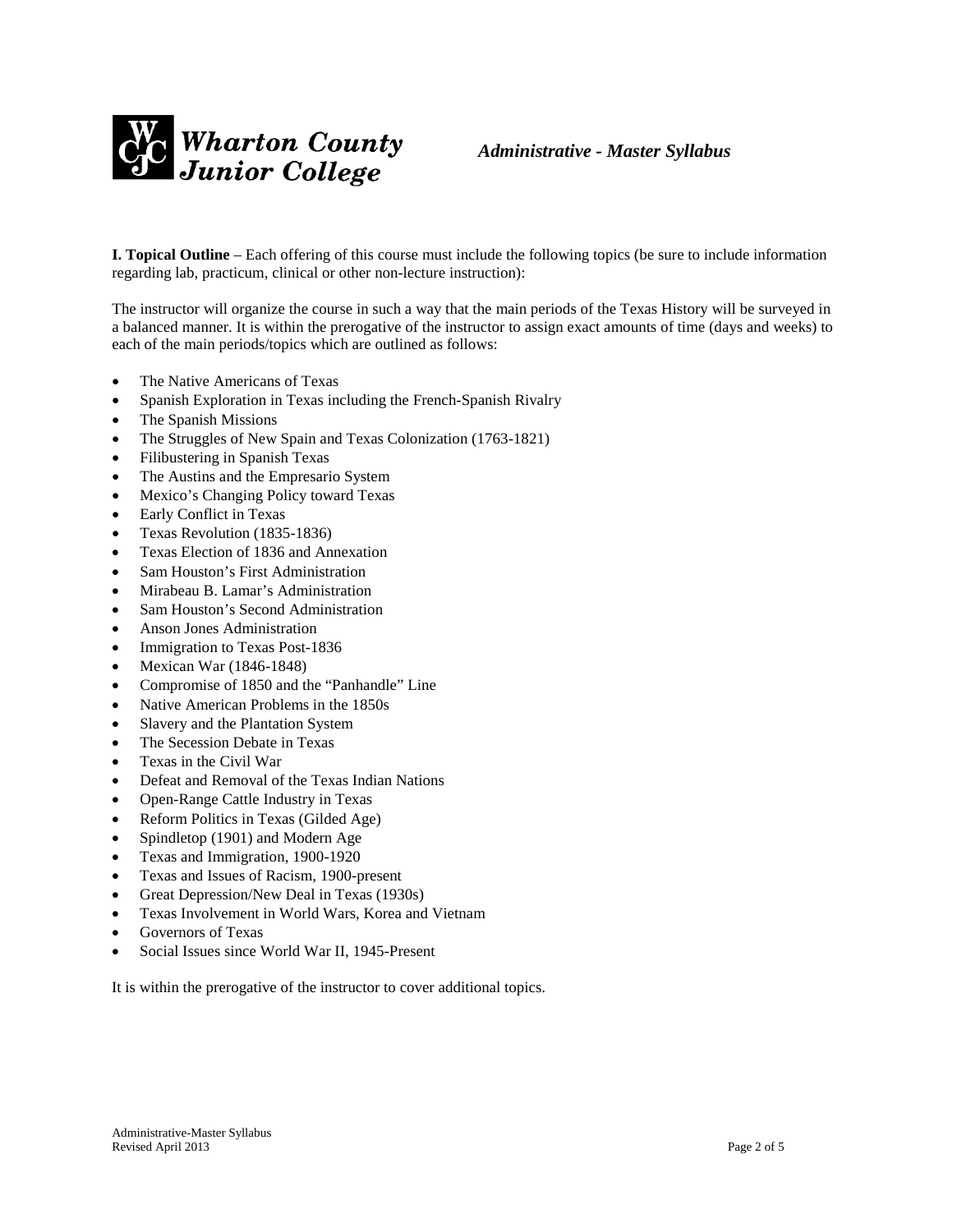#### **II. Course Learning Outcomes**

| <b>Learning Outcomes</b><br>Upon successful completion of this course,<br>students will:                                                          | <b>Methods of Assessment</b>                                                                                                                                                                                                                                                                                                        |  |  |
|---------------------------------------------------------------------------------------------------------------------------------------------------|-------------------------------------------------------------------------------------------------------------------------------------------------------------------------------------------------------------------------------------------------------------------------------------------------------------------------------------|--|--|
| 1.) Create an argument through the use of<br>historical evidence.                                                                                 | 1.) Written projects as assigned by instructor.<br>These assignments may include essays on exams,<br>book reviews, reviews of primary documents or<br>scholarly articles, research papers, journal projects,<br>or other written assignments that emphasize<br>analysis. Oral presentations at the discretion of the<br>instructor. |  |  |
| 2.) Analyze and interpret primary and<br>secondary sources.                                                                                       | 2.) Measured by Post-Test and written projects as<br>assigned by instructor. These assignments may<br>include book reviews, research papers, or journal<br>projects that emphasize analysis of sources.                                                                                                                             |  |  |
| 3.) Analyze the effects of historical, social,<br>political, economic, cultural, and global<br>forces on this period of United States<br>history. | 3.) Measured by Post-Test, objective and/or essay<br>exams, quizzes, critical thinking exercises, and/or<br>projects which may include research papers, book<br>reviews, essays, and/or oral presentations.                                                                                                                         |  |  |

#### **III. Required Text(s), Optional Text(s) and/or Materials to be Supplied by Student.**

Required textbook is chosen by the individual instructor. Texts in use by our department include:

- *Texas Heritage*, Procter, 4<sup>th</sup> edition, Davidson Publisher, 2003
- *History of Texas*, Calvert, 3rd edition, Davidson Publisher, 2002
- *Texas: Lone Star State*, Richardson, 9<sup>th</sup> edition, Pearson Publisher, 2005
- *Texas: Crossroads of North America,* DeLaTeja, 2004 Edition, Houghton Mifflin

Additional titles selected by the instructor available in library collection. Primary documents may be distributed to students, made available from instructor web site, or placed on reserve in the library.

#### **IV. Suggested Course Maximum** - 35

#### **V. List any specific spatial or physical requirements beyond a typical classroom required to teach the course**.

No special requirements for face-to-face course. Students must have access to all appropriate technology for www course.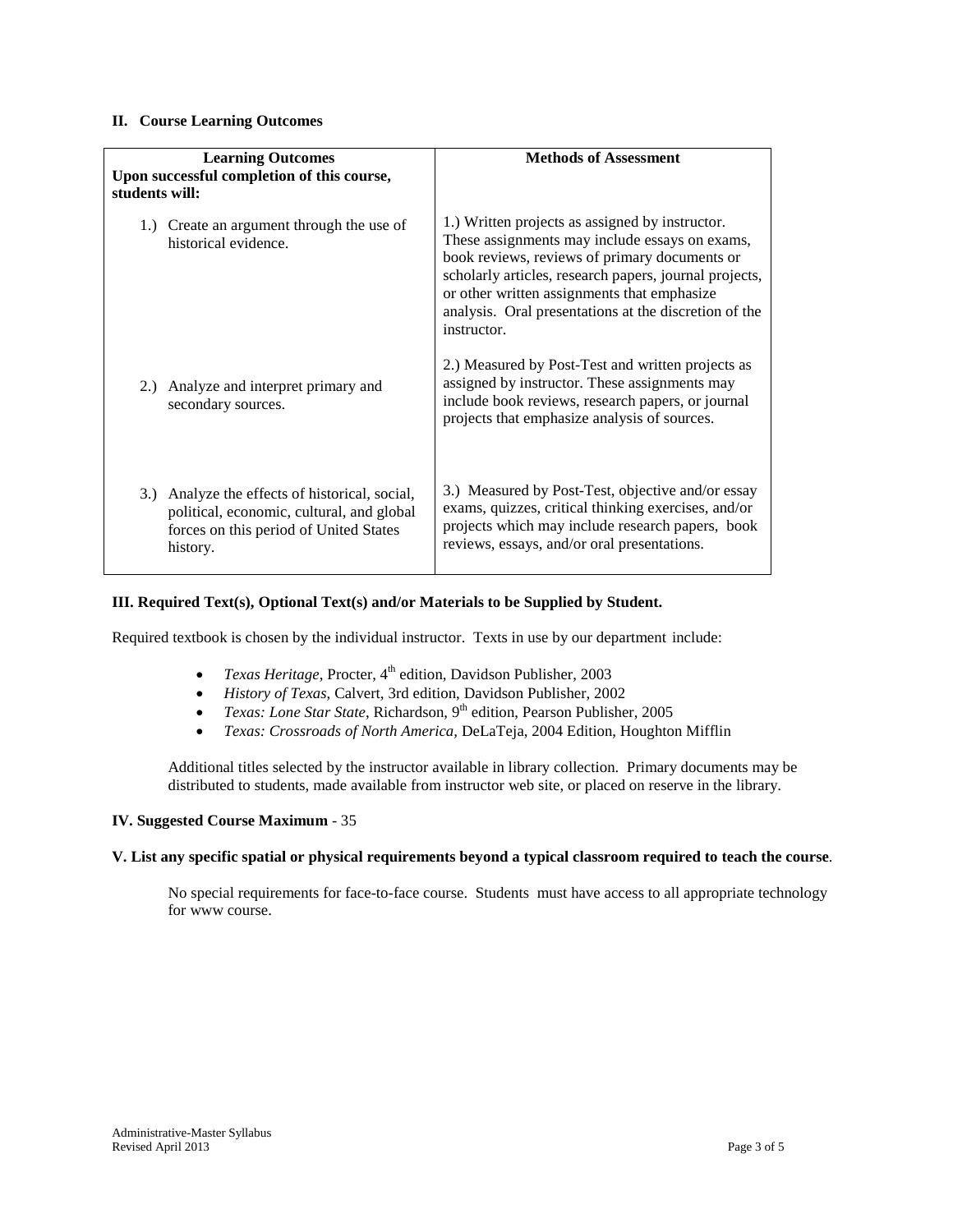### **VI. Course Requirements/Grading System – Describe any course specific requirements such as research papers or reading assignments and the generalized grading format for the course**

The grading scale used for all tests, papers, and projects will be as follows:

90% to  $100% = A$ 80% to  $89% = B$ 70% to  $79% = C$ 60% to  $69\% = D$ Below  $59\% = F$ 

Instructors may also use a point system to determine final scores as long as this point system is clearly outlined in the instructor's syllabus.

#### Writing Project(s)  $-25-50\%$

(may include research papers, exam essays, book/film reviews, and/or response papers) Exams – 25-75%

(may include quizzes, unit exams, exam essays, and/or oral presentation) Participation – 0-50%

(may include daily assignments, projects, attendance, and/or class participation) Departmental Post-test – 10-50 %

Professors will use a combination of the above totaling 100% and enumerate the exact breakdown on the student syllabus.

Instructors may use the narrative/lecture method of instruction to impart factual information and to suggest to students the different interpretations of United States history. The narrative method is also useful for setting the stage for class discussions.

Class discussion between students and instructors is encouraged for the purpose of developing in students the ability to speak before others about historical events. Class discussions should arise from the readings that students complete and from points of interest and the interpretation of facts that emerge in class, especially those relevant to students.

Students will be required to complete written work or to prepare oral presentations to further elaborate or explain what has been presented and discussed by the instructor. These requirements are designed to challenge the student to analyze and critique the material presented. The written work may be in the form of essay test topics, book reviews, reports on articles in scholarly journals, or other written assignments as assigned by the instructor. Oral presentations may be designed as debates, informative overviews, or persuasive monologues.

Minimum requirements include the following:

- 1.) Attend class in accordance with college policy and as stipulated by the instructor.
- 2.) Complete appropriate reading assignments made by the instructor
- 3.) Complete appropriate writing assignments based on the readings, classroom presentations and discussion
- 4.) Complete oral presentations (if assigned by instructor)
- 5.) Complete appropriate tests (quizzes, major examinations, and a final examination)

Assessment will be conducted using a variety of methods. Objective questions such as multiple-choice, matching, true/false and fill-in-the blank may be used as well as subjective questions which may demand narrative identification, lengthy narrative responses, and also critical thinking. Students will be tested on materials presented in class and are expected to develop listening and note-taking skills. The weight, style, and nature of the specific assessment tool is left to the discretion of the individual instructor, but each instructor must place emphasis on the development of critical thinking skills.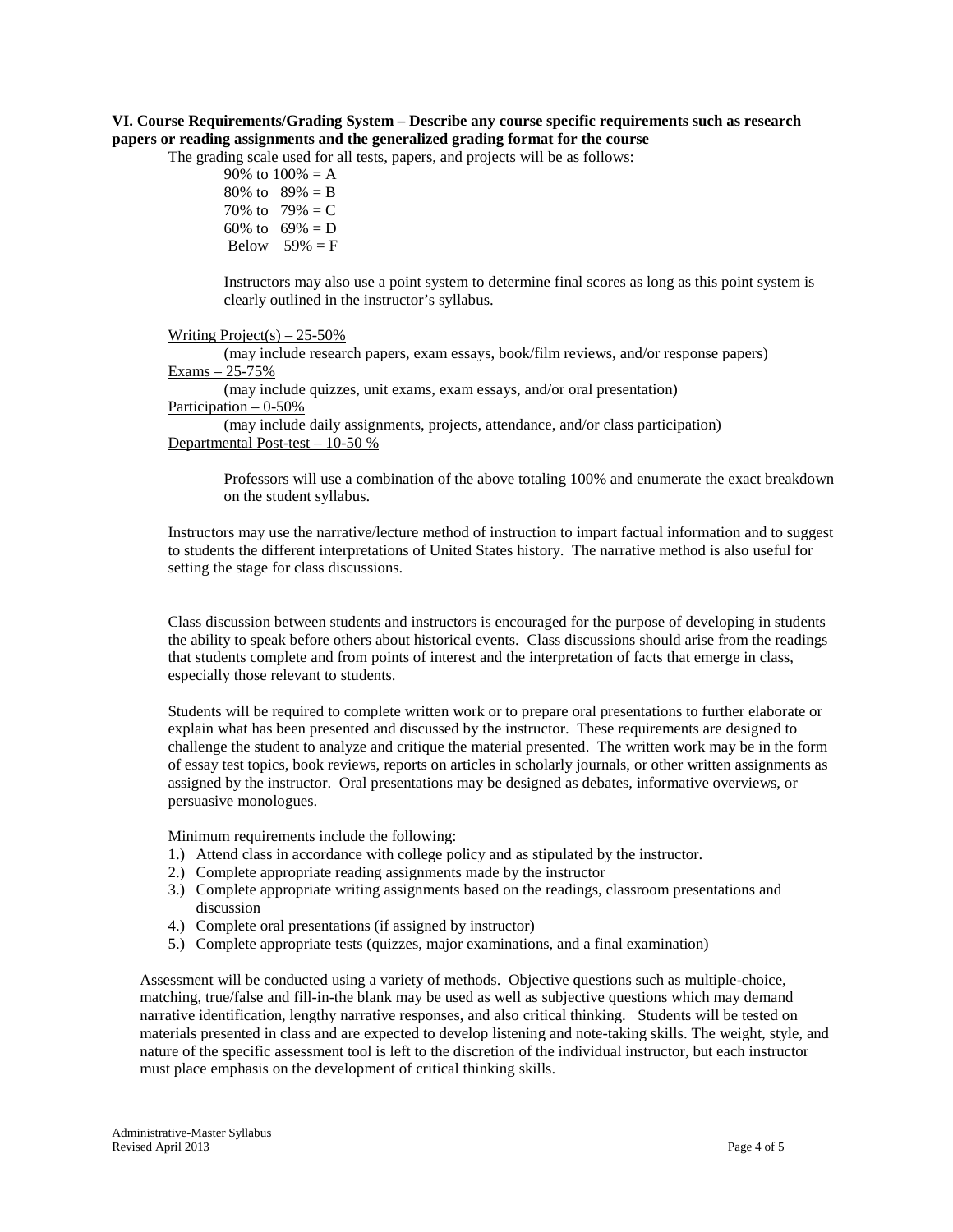The post-test will also serve as the standardized, comprehensive exit examination. It will consist of twenty-five (25) multiple-choice questions and should be given the same day as the final examination. It may be part of that examination or stand alone as the final examination. The weight of the Post-Test to the student's course grade and the percentage assigned it as part of the final examination will be at the discretion of the instructor. The recommended weight of the Post-Test as part of the course grade is within the 10 to 50% range and all students must complete the exam.

The results of the Post-Test will be analyzed and discussed by the department. This will enable department members to evaluate strengths and weaknesses in the curriculum or the text, provide data regarding different class formats, schedules, and campus locations, and identify areas of improvement for the instructor. This measurement system serves as a valuable diagnostic instrument for the improvement of curriculum materials and classroom management in regard to improving student learning and developing intellectual competencies.

### **VII. Curriculum Checklist**

- **Academic General Education Course** (from ACGM – but not in WCJC Core) No additional documentation needed

### - **Academic WCJC Core Course**

Attach the Core Curriculum Review Forms

- $\boxtimes$  Critical Thinking
- $\boxtimes$  Communication
- $\boxtimes$  Empirical & Quantitative Skills
- $\bullet$   $\Box$  Teamwork
- $\boxtimes$  Social Responsibility
- Personal Responsibility

### - **WECM Courses**

If needed, revise the Program SCANS Matrix & Competencies Checklist.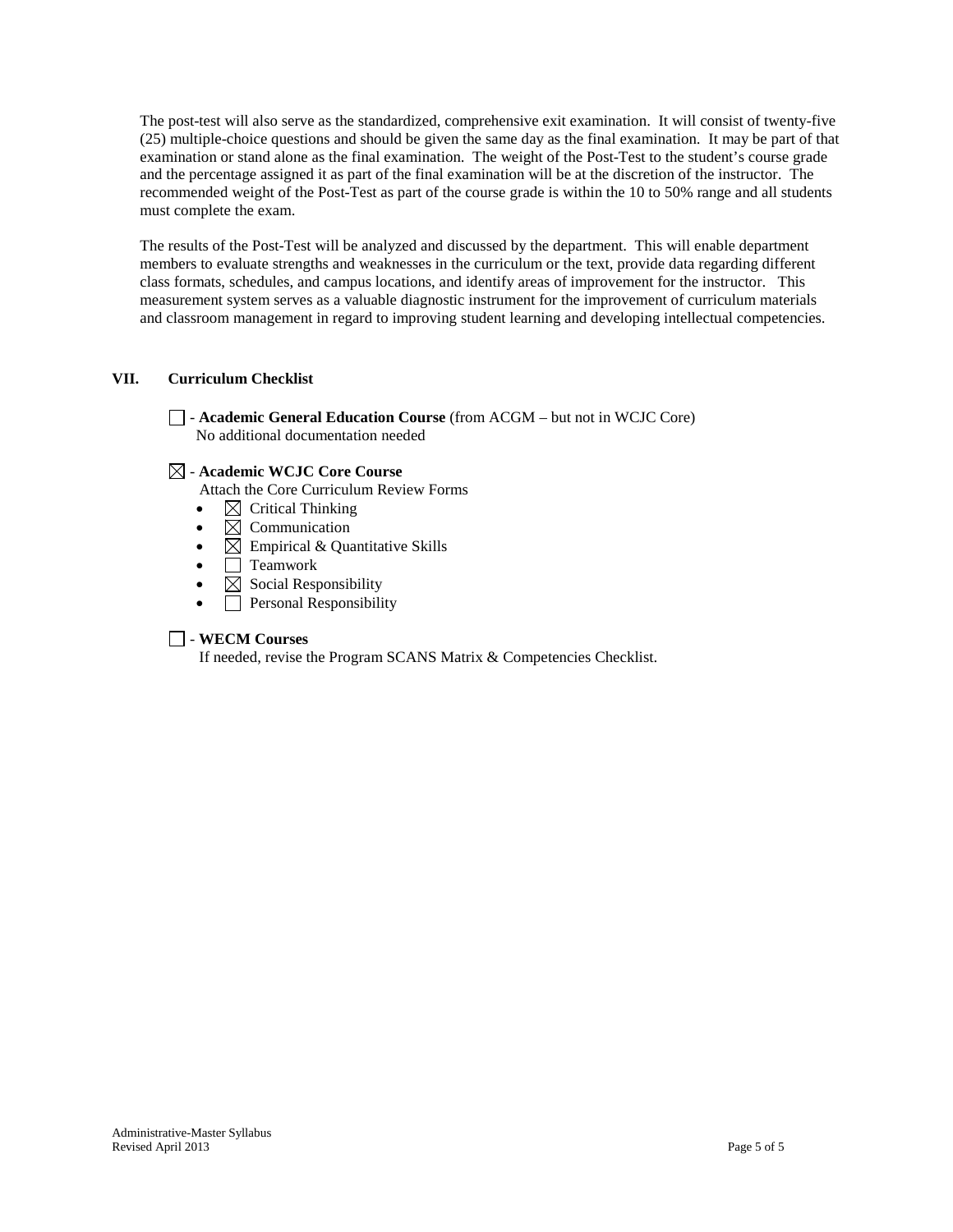

# Foundational Component Area: **Social & Behavioral Sciences Course Prefix & Suffix: \_\_\_\_\_**HIST 2301**\_\_\_\_\_\_\_**

Core Objective: **Critical Thinking Skills—**to include creative thinking, innovation, inquiry, and analysis, evaluation and synthesis of information

| <b>SLO</b> Status                                                    | <b>Student Learning Outcome (SLO)</b>                                                                                                      | <b>Learning Activity</b>                                                                                                                                                                                                                                           | <b>Assessment</b>                                                                                                                                                                                                                                                       |
|----------------------------------------------------------------------|--------------------------------------------------------------------------------------------------------------------------------------------|--------------------------------------------------------------------------------------------------------------------------------------------------------------------------------------------------------------------------------------------------------------------|-------------------------------------------------------------------------------------------------------------------------------------------------------------------------------------------------------------------------------------------------------------------------|
| The SLO is:                                                          | Insert SLO (from Administrative Master Syllabi)<br>below                                                                                   | Provide a brief name and description of<br>the sample learning activity:                                                                                                                                                                                           | Provide a brief name and description of the<br>sample quiz, exam, rubric, assignment, etc.<br>for assessing the objective:                                                                                                                                              |
| $\Box$ Existing<br>$\Box$ Revised<br>$\Box$ New<br>State<br>Mandated | Create an argument through the use of historical<br>evidence.                                                                              | Students will gain critical thinking skills<br>from a variety of learning activities<br>including lectures, in-class discussions,<br>writing assignments, cooperative learning<br>activities, primary and secondary source<br>readings and/or historical research. | Students will be assessed by completing at<br>least one assignment from the approved<br>departmental list. Assignments may include<br>exam questions, essays, research papers,<br>book/film reviews, presentations, media<br>analysis, and/or pop-culture explorations. |
| $\Box$ Existing<br>$\Box$ Revised<br>$\Box$ New<br>State<br>Mandated | Analyze and interpret primary and secondary<br>sources.                                                                                    | Students will gain critical thinking skills<br>from a variety of learning activities<br>including lectures, in-class discussions,<br>writing assignments, cooperative learning<br>activities, primary and secondary source<br>readings and/or historical research. | Students will be assessed by completing at<br>least one assignment from the approved<br>departmental list. Assignments may include<br>exam questions, essays, research papers,<br>book/film reviews, presentations, media<br>analysis, and/or pop-culture explorations. |
| $\Box$ Existing<br>$\Box$ Revised<br>$\Box$ New<br>State<br>Mandated | Analyze the effects of historical, social, political,<br>economic, cultural, and global forces on this period<br>of United States history. | Students will gain critical thinking skills<br>from a variety of learning activities<br>including lectures, in-class discussions,<br>writing assignments, cooperative learning<br>activities, primary and secondary source<br>readings and/or historical research. | Students will be assessed by completing at<br>least one assignment from the approved<br>departmental list. Assignments may include<br>exam questions, essays, research papers,<br>book/film reviews, presentations, media<br>analysis, and/or pop-culture explorations. |

*Student Learning Outcome supporting core objective: For each core objective, there must be at least two different methods of assessment.*

Department Head: <u>Kenneth Grubb</u><br>WCJC Core Curriculum Review Form-Social & Behavioral Sciences (April 2013) Date: September 1, 2013 WCJC Core Curriculum Review Form-Social & Behavioral Sciences (April 2013) (Modified from Collin College)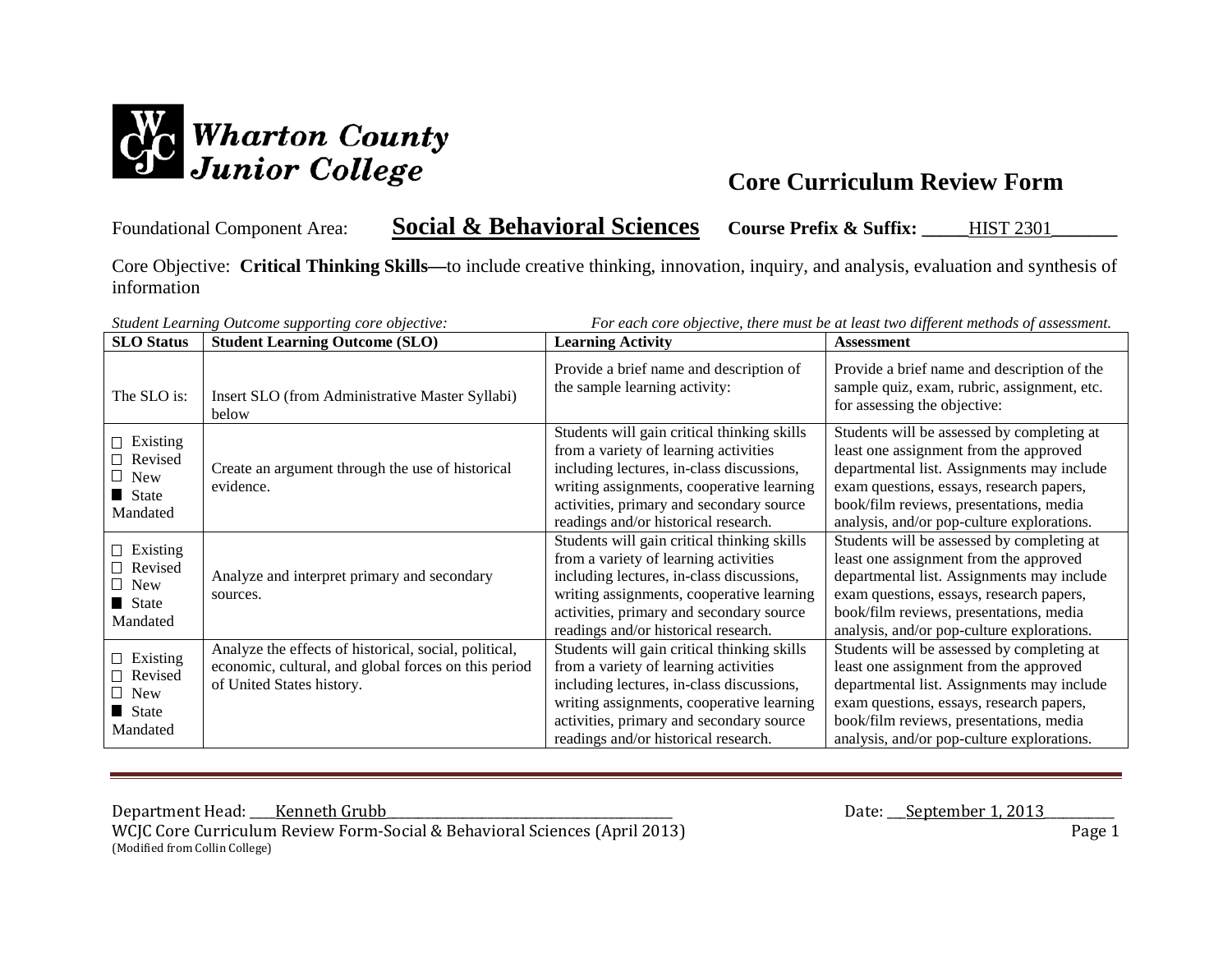

# Foundational Component Area: **Social & Behavioral Sciences Course Prefix & Suffix: \_\_\_\_\_**HIST 2301**\_\_\_\_\_\_\_**

Core Objective: **Communication Skills—**to include effective development, interpretation and expression of ideas through written, oral and visual communication

| <b>SLO</b> Status                                                    | student Learning Outcome supporting core objective.<br><b>Student Learning Outcome (SLO)</b>                                               | <b>Learning Activity</b>                                                                                                                                                                                                                                       | For each core objective, there must be at least two afflerent memous of assessment.<br><b>Assessment</b>                                                                                                                                                                |
|----------------------------------------------------------------------|--------------------------------------------------------------------------------------------------------------------------------------------|----------------------------------------------------------------------------------------------------------------------------------------------------------------------------------------------------------------------------------------------------------------|-------------------------------------------------------------------------------------------------------------------------------------------------------------------------------------------------------------------------------------------------------------------------|
| The SLO is:                                                          | Insert SLO (from Administrative Master Syllabi)<br>below                                                                                   | Provide a brief name and description of<br>the sample learning activity:                                                                                                                                                                                       | Provide a brief name and description of the<br>sample quiz, exam, rubric, assignment, etc.<br>for assessing the objective:                                                                                                                                              |
| $\Box$ Existing<br>$\Box$ Revised<br>$\Box$ New<br>State<br>Mandated | Create an argument through the use of historical<br>evidence.                                                                              | Students will gain communication skills<br>from a variety of learning activities<br>including lectures, in-class discussions,<br>writing assignments, cooperative learning<br>activities, primary and secondary source<br>readings and/or historical research. | Students will be assessed by completing at<br>least one assignment from the approved<br>departmental list. Assignments may include<br>exam questions, essays, research papers,<br>book/film reviews, presentations, media<br>analysis, and/or pop-culture explorations. |
| $\Box$ Existing<br>$\Box$ Revised<br>$\Box$ New<br>State<br>Mandated | Analyze and interpret primary and secondary<br>sources.                                                                                    | Students will gain communication skills<br>from a variety of learning activities<br>including lectures, in-class discussions,<br>writing assignments, cooperative learning<br>activities, primary and secondary source<br>readings and/or historical research. | Students will be assessed by completing at<br>least one assignment from the approved<br>departmental list. Assignments may include<br>exam questions, essays, research papers,<br>book/film reviews, presentations, media<br>analysis, and/or pop-culture explorations. |
| $\Box$ Existing<br>$\Box$ Revised<br>$\Box$ New<br>State<br>Mandated | Analyze the effects of historical, social, political,<br>economic, cultural, and global forces on this period<br>of United States history. | Students will gain communication skills<br>from a variety of learning activities<br>including lectures, in-class discussions,<br>writing assignments, cooperative learning<br>activities, primary and secondary source<br>readings and/or historical research. | Students will be assessed by completing at<br>least one assignment from the approved<br>departmental list. Assignments may include<br>exam questions, essays, research papers,<br>book/film reviews, presentations, media<br>analysis, and/or pop-culture explorations. |

*Student Learning Outcome supporting core objective: For each core objective, there must be at least two different methods of assessment.*

Department Head: <u>Kenneth Grubb</u><br>WCJC Core Curriculum Review Form-Social & Behavioral Sciences (April 2013) Date: September 1, 2013 WCJC Core Curriculum Review Form-Social & Behavioral Sciences (April 2013) (Modified from Collin College)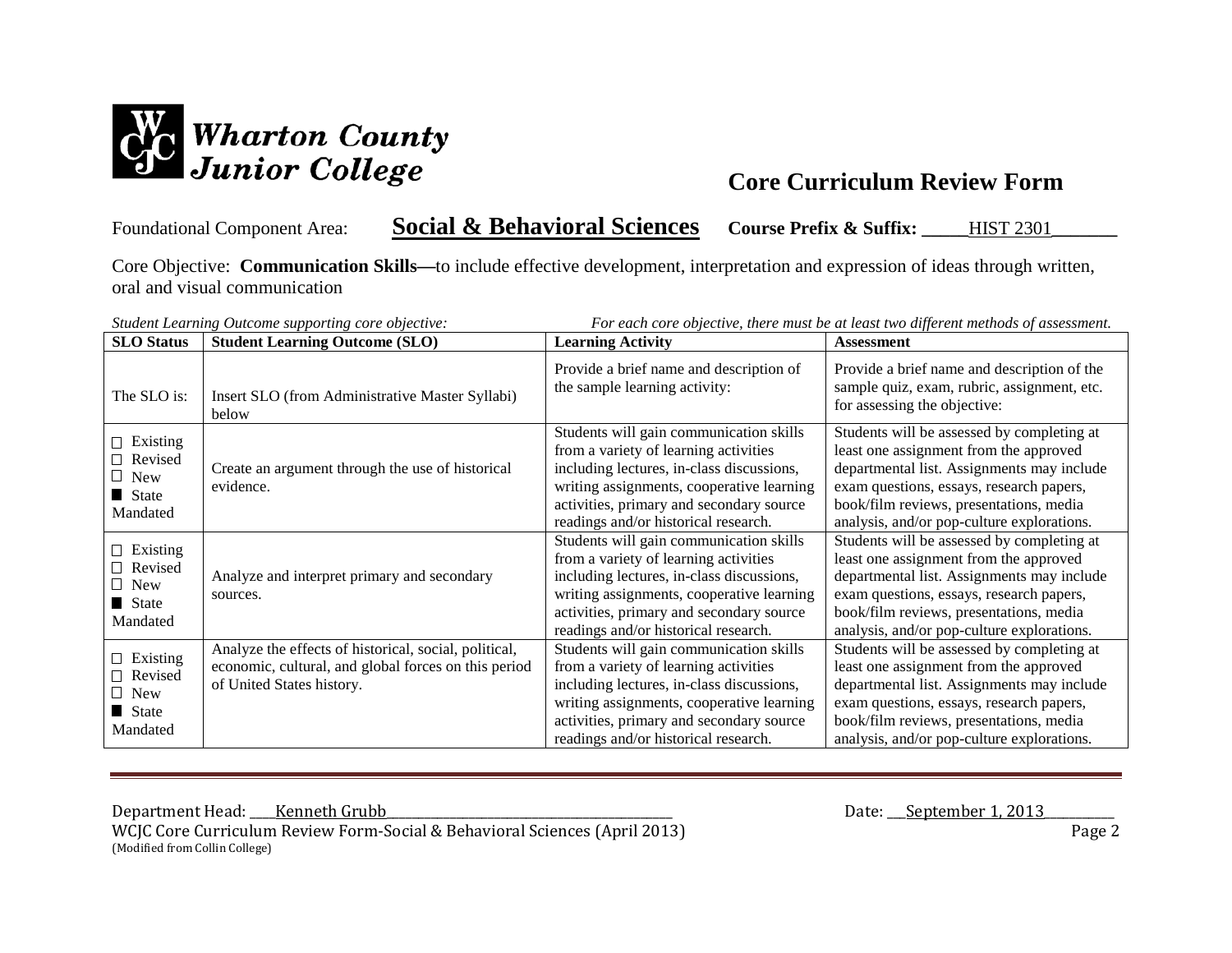

# Foundational Component Area: **Social & Behavioral Sciences Course Prefix & Suffix: \_\_\_\_\_**HIST 2301**\_\_\_\_\_\_\_**

Core Objective: **Empirical and Quantitative Skills—**to include the manipulation and analysis of numerical data or observable facts resulting in informed conclusions

| <b>SLO</b> Status                                                    | Student Learning Outcome supporting core objective:<br><b>Student Learning Outcome (SLO)</b>                                               | <b>Learning Activity</b>                                                                                                                                                                                                                                                         | For each core objective, there must be at least two alfferent methods of assessment.<br><b>Assessment</b>                                                                                                                                                               |
|----------------------------------------------------------------------|--------------------------------------------------------------------------------------------------------------------------------------------|----------------------------------------------------------------------------------------------------------------------------------------------------------------------------------------------------------------------------------------------------------------------------------|-------------------------------------------------------------------------------------------------------------------------------------------------------------------------------------------------------------------------------------------------------------------------|
| The SLO is:                                                          | Insert SLO (from Administrative Master Syllabi)<br>below                                                                                   | Provide a brief name and description of<br>the sample learning activity:                                                                                                                                                                                                         | Provide a brief name and description of the<br>sample quiz, exam, rubric, assignment, etc.<br>for assessing the objective:                                                                                                                                              |
| $\Box$ Existing<br>$\Box$ Revised<br>$\Box$ New<br>State<br>Mandated | Analyze the effects of historical, social, political,<br>economic, cultural, and global forces on this<br>period of United States history. | Students will learn empirical and<br>quantitative skills from a variety of<br>learning activities including lectures, in-<br>class discussions, writing assignments,<br>cooperative learning activities, primary<br>and secondary source readings and/or<br>historical research. | Students will be assessed by completing at<br>least one assignment from the approved<br>departmental list. Assignments may include<br>exam questions, essays, research papers,<br>book/film reviews, presentations, media<br>analysis, and/or pop-culture explorations. |
| $\Box$ Existing<br>Revised<br>New<br>$\Box$ State<br>Mandated        |                                                                                                                                            |                                                                                                                                                                                                                                                                                  |                                                                                                                                                                                                                                                                         |
| $\Box$ Existing<br>Revised<br>$\Box$ New<br>$\Box$ State<br>Mandated |                                                                                                                                            |                                                                                                                                                                                                                                                                                  |                                                                                                                                                                                                                                                                         |

*Student Learning Outcome supporting core objective: For each core objective, there must be at least two different methods of assessment.*

Department Head: <u>Kenneth Grubb</u><br>WCJC Core Curriculum Review Form-Social & Behavioral Sciences (April 2013) Date: September 1, 2013 Page 3

WCJC Core Curriculum Review Form-Social & Behavioral Sciences (April 2013) (Modified from Collin College)